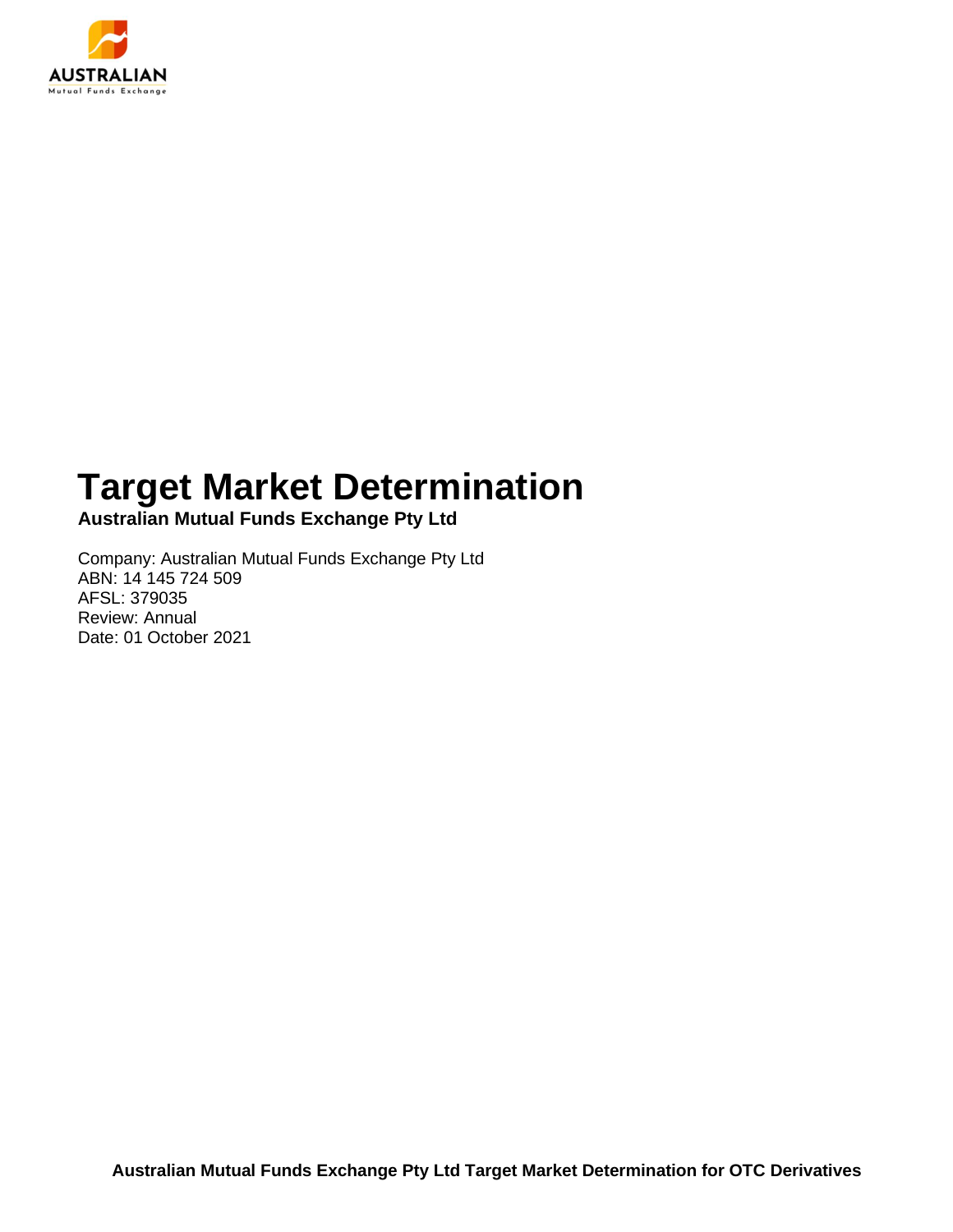

| <b>Issuer</b>           | Australian Mutual Funds Exchange Pty Ltd                                                                                                                                                                                                                                                                                                                                                                                                                                                                                                                                                                                                                                                                                                                                                                                                                                                                                                                                                                                                                                      |  |  |
|-------------------------|-------------------------------------------------------------------------------------------------------------------------------------------------------------------------------------------------------------------------------------------------------------------------------------------------------------------------------------------------------------------------------------------------------------------------------------------------------------------------------------------------------------------------------------------------------------------------------------------------------------------------------------------------------------------------------------------------------------------------------------------------------------------------------------------------------------------------------------------------------------------------------------------------------------------------------------------------------------------------------------------------------------------------------------------------------------------------------|--|--|
| <b>Product</b>          | <b>OTC Derivatives</b>                                                                                                                                                                                                                                                                                                                                                                                                                                                                                                                                                                                                                                                                                                                                                                                                                                                                                                                                                                                                                                                        |  |  |
| Date of TMD             | 01 October 2021                                                                                                                                                                                                                                                                                                                                                                                                                                                                                                                                                                                                                                                                                                                                                                                                                                                                                                                                                                                                                                                               |  |  |
| <b>Introduction</b>     | This is a target market determination ("TMD") for the purposes of section 994B of the<br>Corporations Act 2001 (Cth) ("Corporations Act") in respect of over the counter<br>derivatives ("OTC Derivatives") issued by Australian Mutual Funds Exchange Pty Ltd<br>("Australian Mutual Funds Exchange Pty Ltd", "we", "us", "our").                                                                                                                                                                                                                                                                                                                                                                                                                                                                                                                                                                                                                                                                                                                                            |  |  |
| <b>Product Summary</b>  | Australian Mutual Funds Exchange Pty Ltd issues OTC Derivatives in the form of<br>contracts for difference ("CFDs") and margin foreign exchange ("Margin FX") contracts.<br>Collectively, these are referred to as OTC Derivatives in this TMD.                                                                                                                                                                                                                                                                                                                                                                                                                                                                                                                                                                                                                                                                                                                                                                                                                               |  |  |
| <b>Investor Types</b>   | This target market determination applies to retail clients only ("Investors").                                                                                                                                                                                                                                                                                                                                                                                                                                                                                                                                                                                                                                                                                                                                                                                                                                                                                                                                                                                                |  |  |
|                         | You should also refer to the relevant Product Disclosure Statement ("PDS") and any<br>other legal documents on our website before deciding whether to acquire or continue to<br>hold OTC Derivatives. You may also consider seeking independent advice before<br>deciding to trade OTC Derivatives.                                                                                                                                                                                                                                                                                                                                                                                                                                                                                                                                                                                                                                                                                                                                                                           |  |  |
|                         | The contents of this TMD are general information only and it's up to you to make sure the<br>products that we offer suit your specific needs.                                                                                                                                                                                                                                                                                                                                                                                                                                                                                                                                                                                                                                                                                                                                                                                                                                                                                                                                 |  |  |
| <b>Product Overview</b> | OTC Derivatives are leveraged financial products which are traded over the counter<br>and not through a regulated market.                                                                                                                                                                                                                                                                                                                                                                                                                                                                                                                                                                                                                                                                                                                                                                                                                                                                                                                                                     |  |  |
|                         | An OTC Derivative is an agreement to exchange the difference in the value of an<br>underlying asset from the time a contract is opened until the time at which it is closed. An<br>Investor does not take physical delivery of the underlying asset and there is no exchange<br>of one currency or underlying asset for another.                                                                                                                                                                                                                                                                                                                                                                                                                                                                                                                                                                                                                                                                                                                                              |  |  |
|                         | OTC Derivatives are subject to significant risks, including:                                                                                                                                                                                                                                                                                                                                                                                                                                                                                                                                                                                                                                                                                                                                                                                                                                                                                                                                                                                                                  |  |  |
|                         | 1. Leverage: OTC Derivatives are leveraged products. Leverage enables an<br>Investor to gain larger exposure to a financial market while only tying up a small<br>amount of capital. Trading with leverage means that even a small change in the<br>market could magnify the scope for both profits and losses.<br>Volatility: Derivative markets generally can be highly volatile (i.e. they move up<br>2.<br>and down in value quite quickly) so the risk that an Investor will incur losses<br>when they trade OTC Derivatives can be substantial. Note: mandatory negative<br>balance protection ensures that retail clients cannot lose more than the amount<br>deposited.<br>Risk of Close Out: An Investor must meet margin requirements to trade OTC<br>3.<br>Derivatives with us. This means the Investor will need to deposit enough<br>money into their account as margin for new and existing positions and monitor<br>their margin requirements for any open positions. An Investor risks being<br>closed out if they don't have enough margin on their account. |  |  |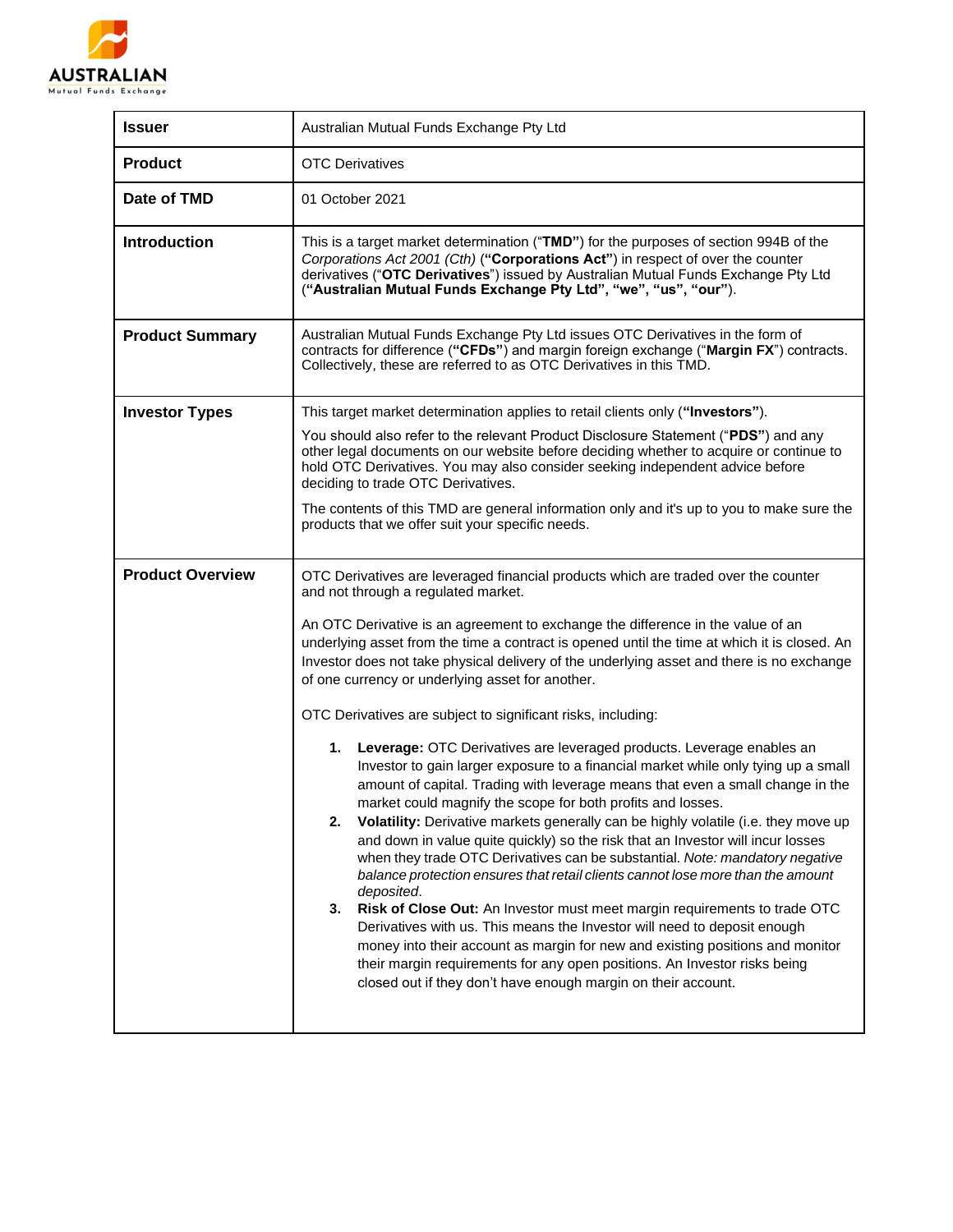

| 4.<br>Holding Costs: Depending on the positions held and how long they are held<br>for, an Investor may incur holding costs. In some cases, the sum of these<br>holding costs may exceed the amount of any profits, or they could significantly<br>increase losses.<br>5.<br><b>Counterparty Risk:</b> Australian Mutual Funds Exchange Pty Ltd is the issuer of<br>OTC Derivatives subject to this<br>TMD. This means that the Investor is dealing with Australian Mutual Funds<br>Exchange Pty Ltd as the counterparty to every transaction. Accordingly, the<br>Investor is exposed to the financial and business risks of trading with<br>Australian Mutual Funds Exchange Pty Ltd.                                                                                                                                                 |  |  |
|-----------------------------------------------------------------------------------------------------------------------------------------------------------------------------------------------------------------------------------------------------------------------------------------------------------------------------------------------------------------------------------------------------------------------------------------------------------------------------------------------------------------------------------------------------------------------------------------------------------------------------------------------------------------------------------------------------------------------------------------------------------------------------------------------------------------------------------------|--|--|
| Refer to our PDS for further details in relation to risks associated with OTC Derivatives.                                                                                                                                                                                                                                                                                                                                                                                                                                                                                                                                                                                                                                                                                                                                              |  |  |
| OTC Derivatives are often traded for different purposes and with different strategies. We<br>consider that the target market for OTC Derivatives is an Investor who falls into one (or<br>more) of the categories below, noting there may also be some overlap between<br>categories:                                                                                                                                                                                                                                                                                                                                                                                                                                                                                                                                                   |  |  |
| Investors who appreciate and understand the higher risk of trading with<br>$\bullet$<br>leverage and in potentially volatile market conditions: seeking to make a<br>profit via speculation and willing to accept losses up to their invested capital.<br>Investors who use the product for risk mitigation: seeking to hedge<br>$\bullet$<br>potential risks from other investments.                                                                                                                                                                                                                                                                                                                                                                                                                                                   |  |  |
| It is sufficient for an Investor to fall within one of the categories to be within the target<br>market for OTC Derivatives.                                                                                                                                                                                                                                                                                                                                                                                                                                                                                                                                                                                                                                                                                                            |  |  |
| OTC Derivatives will generally not be suitable for:<br>Investors who have not passed Australian Mutual Funds Exchange Pty Ltd's<br>٠<br>Client Qualification criteria;<br>Investors seeking regular or otherwise predictable returns on their investments;<br>٠<br>Investors who cannot afford losses up to their invested capital without a<br>$\bullet$<br>material impact on their standard of living; or<br>Investors who have a low risk tolerance other than those who wish to use<br>$\bullet$<br>OTC Derivatives to hedge existing investments.                                                                                                                                                                                                                                                                                 |  |  |
| Investors who appreciate and understand the higher risk of trading<br>1.<br>with leverage and in potentially volatile market conditions<br>Likely objective: To use leverage in order to seek higher returns while<br>а.<br>accepting higher risks<br>b. Likely financial situation: Have disposable capital to use which<br>would not materially impact their lifestyle should they lose these funds<br>Likely needs: Investors who want to use disposable capital to make<br>c.<br>enhanced returns<br>Investors who use the product for risk mitigation<br>2.<br>Likely objective: To protect previous gains or mitigate against<br>a.<br>future losses<br>Likely financial situation: Investors who have existing or<br>b.<br>upcoming investments or exposures they wish to hedge<br>Likely needs: Loss or profit protection<br>c. |  |  |
|                                                                                                                                                                                                                                                                                                                                                                                                                                                                                                                                                                                                                                                                                                                                                                                                                                         |  |  |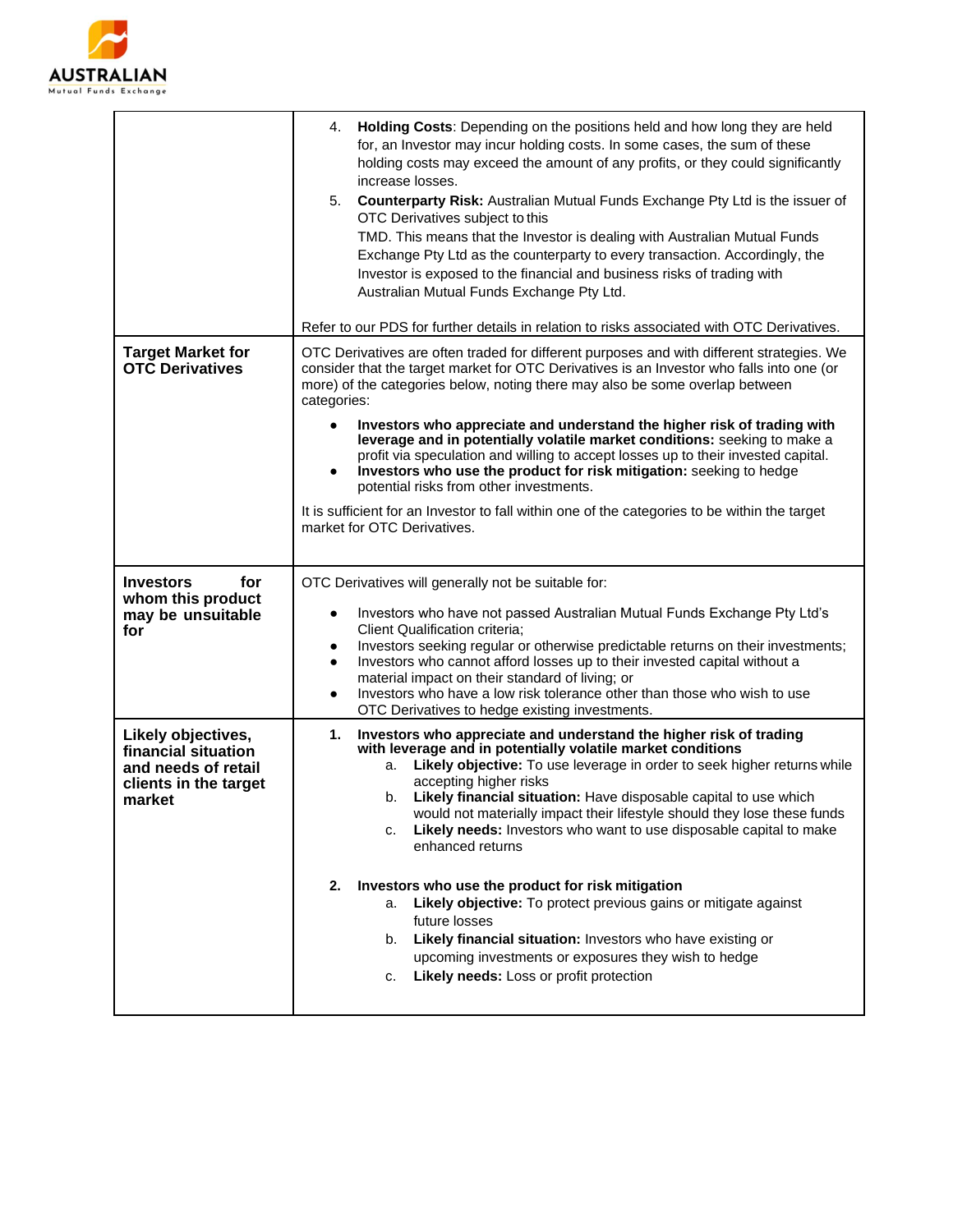

| <b>Explanation of why</b><br><b>OTC Derivatives are</b><br>likely to be<br>consistent with the<br>likely objectives,<br>financial situation<br>and needs of the<br>target market | We expect that trading in OTC Derivatives will likely be consistent with the likely<br>objectives, financial situation and needs of Investors who appreciate and understand<br>the higher risk of trading with leverage and in potentially volatile market conditions<br>and/or Investors who want to use the product for risk mitigation given the varied<br>ways and purposes for which OTC Derivatives can be traded.<br>OTC Derivatives can be a cost-effective way for Investors to speculate on the<br>price movement of an underlying asset which might otherwise not be available to<br>them.<br>OTC Derivatives are also highly regulated and have many protections for<br>Investors, including:<br>Client qualification criteria<br>Leverage restrictions<br>$\overline{\phantom{a}}$<br>Mandatory negative balance protection<br><b>Prohibited incentives</b>                                                                                                                                                                                                                                                                                                                                                           |
|----------------------------------------------------------------------------------------------------------------------------------------------------------------------------------|------------------------------------------------------------------------------------------------------------------------------------------------------------------------------------------------------------------------------------------------------------------------------------------------------------------------------------------------------------------------------------------------------------------------------------------------------------------------------------------------------------------------------------------------------------------------------------------------------------------------------------------------------------------------------------------------------------------------------------------------------------------------------------------------------------------------------------------------------------------------------------------------------------------------------------------------------------------------------------------------------------------------------------------------------------------------------------------------------------------------------------------------------------------------------------------------------------------------------------|
| <b>Distribution</b><br>conditions,<br>restrictions and<br>reasons why these<br>are appropriate                                                                                   | Any distribution of OTC Derivatives by Australian Mutual Funds Exchange Pty Ltd will be<br>in accordance with procedures that Australian Mutual Funds Exchange Pty Ltd determines<br>are reasonably likely to ensure that OTC Derivatives are issued to Investors who are<br>reasonably likely to be within our target market.<br>These procedures include:<br>distribution of OTC Derivatives will only occur in accordance with the Client<br>Qualification criteria specified by Australian Mutual Funds Exchange Pty<br>Ltd:<br>Australian Mutual Funds Exchange Pty Ltd will take steps to reasonably<br>$\bullet$<br>ensure that the distribution procedures target Investors who fall within the<br>identified target market; and<br>with respect to distribution by third parties, Australian Mutual Funds Exchange<br>Pty Ltd has:<br>taken steps to identify referrers whose usual activities are consistent<br>$\circ$<br>with our distribution strategy; or<br>informed third party referrers of our TMD and the need to establish,<br>$\circ$<br>implement and maintain appropriate procedures, processes and<br>controls with a view to ensuring that OTC Derivatives are distributed in<br>accordance with this TMD |
|                                                                                                                                                                                  | Australian Mutual Funds Exchange Pty Ltd selects its distribution criteria depending on<br>the medium used. The criteria selected for each medium allows Australian Mutual Funds<br>Exchange Pty Ltd to demonstrate that the target audience has or is highly likely to have<br>an interest in and/or prior experience trading on financial markets.                                                                                                                                                                                                                                                                                                                                                                                                                                                                                                                                                                                                                                                                                                                                                                                                                                                                               |
| <b>Review triggers</b>                                                                                                                                                           | The review triggers that may suggest the TMD is no longer appropriate, such that<br>a review of the TMD should be undertaken, include where:<br>we become aware of a significant issuance of OTC Derivatives to<br>Investors outside our target market;<br>material changes to the OTC Derivative products result in the key attributes<br>٠<br>of the product being no longer consistent with the likely objectives, financial<br>situation and needs of Investors in the target market;<br>material changes to law or regulation affecting OTC Derivatives;<br>we become aware of a significant volume of complaints from Investors in<br>relation to the product;<br>we have a material change in the distribution conditions which makes it unlikely<br>that Investors who are issued OTC Derivatives are in the target market;<br>where a distributor has reported a significant number of complaints or noted<br>any relevant complaint trends; or<br>any other relevant event or circumstance that would materially change a factor<br>taken into account in making this TMD for OTC Derivatives.                                                                                                                           |